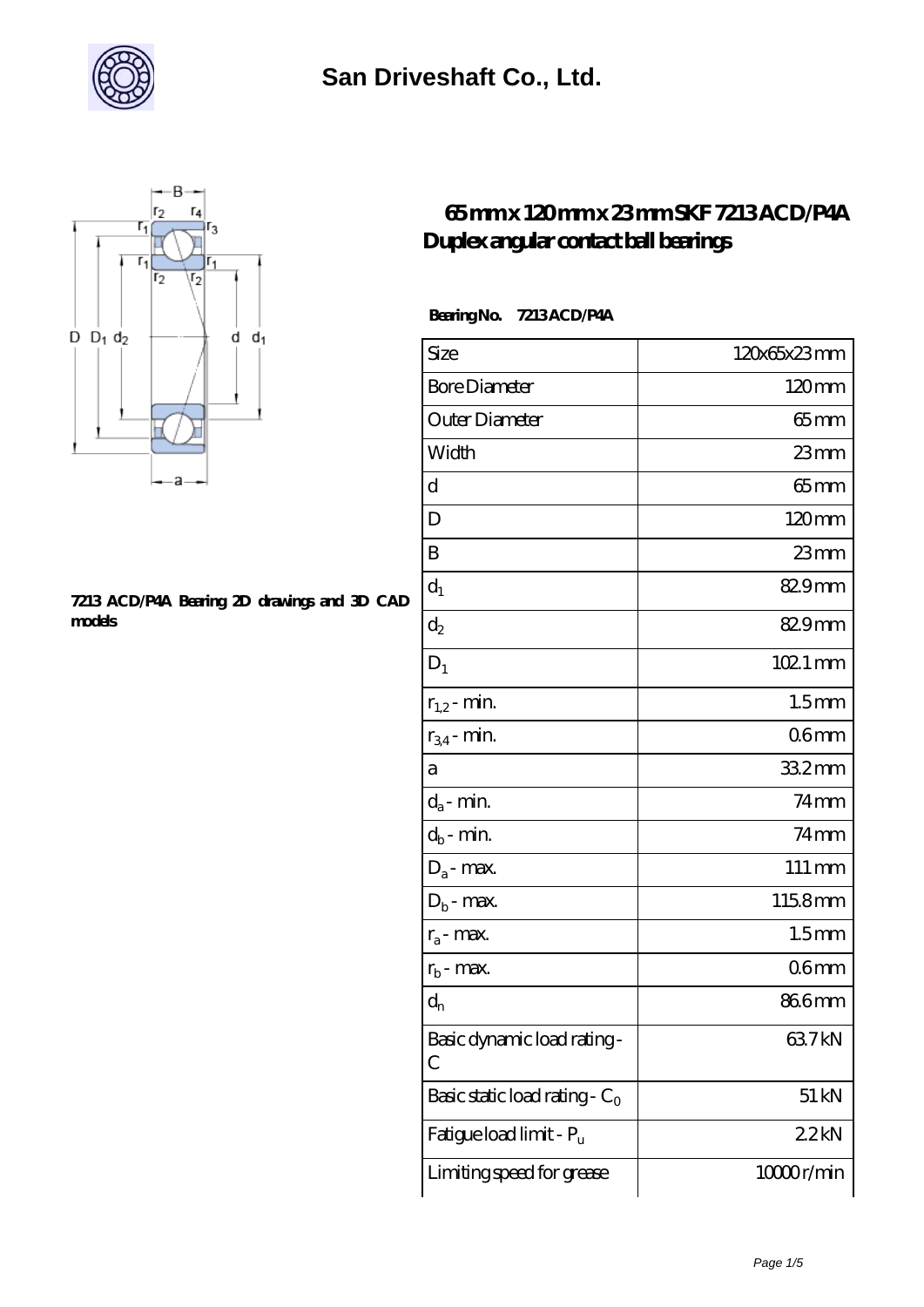

| lubrication                           |             |
|---------------------------------------|-------------|
| Limiting speed for oil<br>lubrication | 17000mm/min |
| Ball - $D_w$                          | 15.875mm    |
| Ball - z                              | 15          |
| $G_{ref}$                             | 12.471 cm3  |
| Calculation factor - e                | 068         |
| Calculation factor - $Y_2$            | 0.87        |
| Calculation factor - $Y_0$            | 038         |
| Calculation factor - $X_2$            | 041         |
| Calculation factor - $Y_1$            | 092         |
| Calculation factor - $Y_2$            | 1.41        |
| Calculation factor - $Y_0$            | 076         |
| Calculation factor - $X_2$            | 067         |
| Preload class $A - G_A$               | 400N        |
| Preload class $B - G_B$               | 800N        |
| Preload class $C - G_C$               | 1600N       |
| Preload class $D - G_D$               | 3200N       |
| Calculation factor - f                | 1.07        |
| Calculation factor - $f_1$            | 0.99        |
| Calculation factor - $f_{2A}$         | 1           |
| Calculation factor - $f_{2B}$         | 1.01        |
| Calculation factor - $f_{\chi}$       | 1.02        |
| Calculation factor - f <sub>2D</sub>  | 1.05        |
| Calculation factor - f <sub>HC</sub>  | 1           |
| Preload class A                       | 189N/micron |
| Preload class B                       | 245N/micron |
| Preload class C                       | 324N/micron |
| Preload class D                       | 437N/micron |
|                                       |             |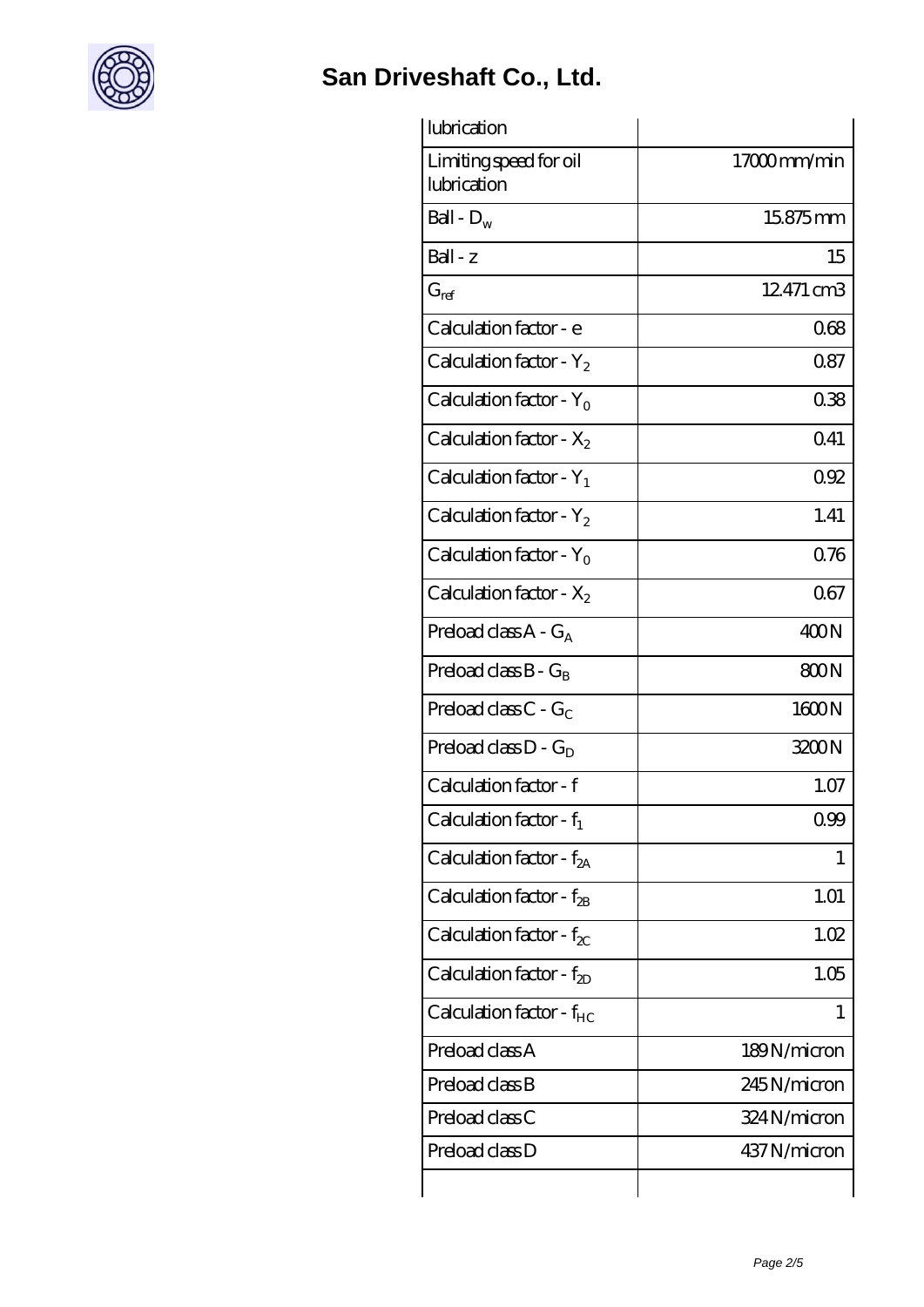

| Category               | Precision Ball Bearings                                                                                                                                                                                                                 |
|------------------------|-----------------------------------------------------------------------------------------------------------------------------------------------------------------------------------------------------------------------------------------|
| Inventory              | Q0                                                                                                                                                                                                                                      |
| Manufacturer Name      | <b>SKF</b>                                                                                                                                                                                                                              |
| Minimum Buy Quantity   | N/A                                                                                                                                                                                                                                     |
| Weight / Kilogram      | 1.031                                                                                                                                                                                                                                   |
| Product Group          | <b>BO4270</b>                                                                                                                                                                                                                           |
| Enclosure              | Open                                                                                                                                                                                                                                    |
| Precision Class        | ABEC 7   ISO P4                                                                                                                                                                                                                         |
| Material - Ball        | Steel                                                                                                                                                                                                                                   |
| Number of Bearings     | 1 (Single)                                                                                                                                                                                                                              |
| Contact Angle          | 25Degree                                                                                                                                                                                                                                |
| Preload                | None                                                                                                                                                                                                                                    |
| Raceway Style          | 1 Rib Outer Ring                                                                                                                                                                                                                        |
| Cage Material          | Phenolic                                                                                                                                                                                                                                |
| Rolling Element        | <b>Ball Bearing</b>                                                                                                                                                                                                                     |
| Flush Ground           | No                                                                                                                                                                                                                                      |
| Inch - Metric          | Metric                                                                                                                                                                                                                                  |
| <b>Other Features</b>  | Single Row   Angular<br>Contact   Super Precision  <br>High Capacity                                                                                                                                                                    |
| Long Description       | 65MM Bore; 120MM<br>Outside Diameter: 23MM<br>Width; Open Enclosure;<br>ABEC 7   ISO P4 Precision;<br>Steel Ball Material; 1<br>(Single) Bearings; 25 Degree<br>Contact Angle; Phenolic<br>Cage Material; 1 Rib Outer<br><b>Ring Ra</b> |
| Category               | Precision Ball Bearings                                                                                                                                                                                                                 |
| <b>UNSPSC</b>          | 31171531                                                                                                                                                                                                                                |
| Harmonized Tariff Code | 8482105028                                                                                                                                                                                                                              |
| Noun                   | Bearing                                                                                                                                                                                                                                 |
| Keyword String         | Angular Contact Ball                                                                                                                                                                                                                    |
| Manufacturer URL       | http://www.skf.com                                                                                                                                                                                                                      |
|                        |                                                                                                                                                                                                                                         |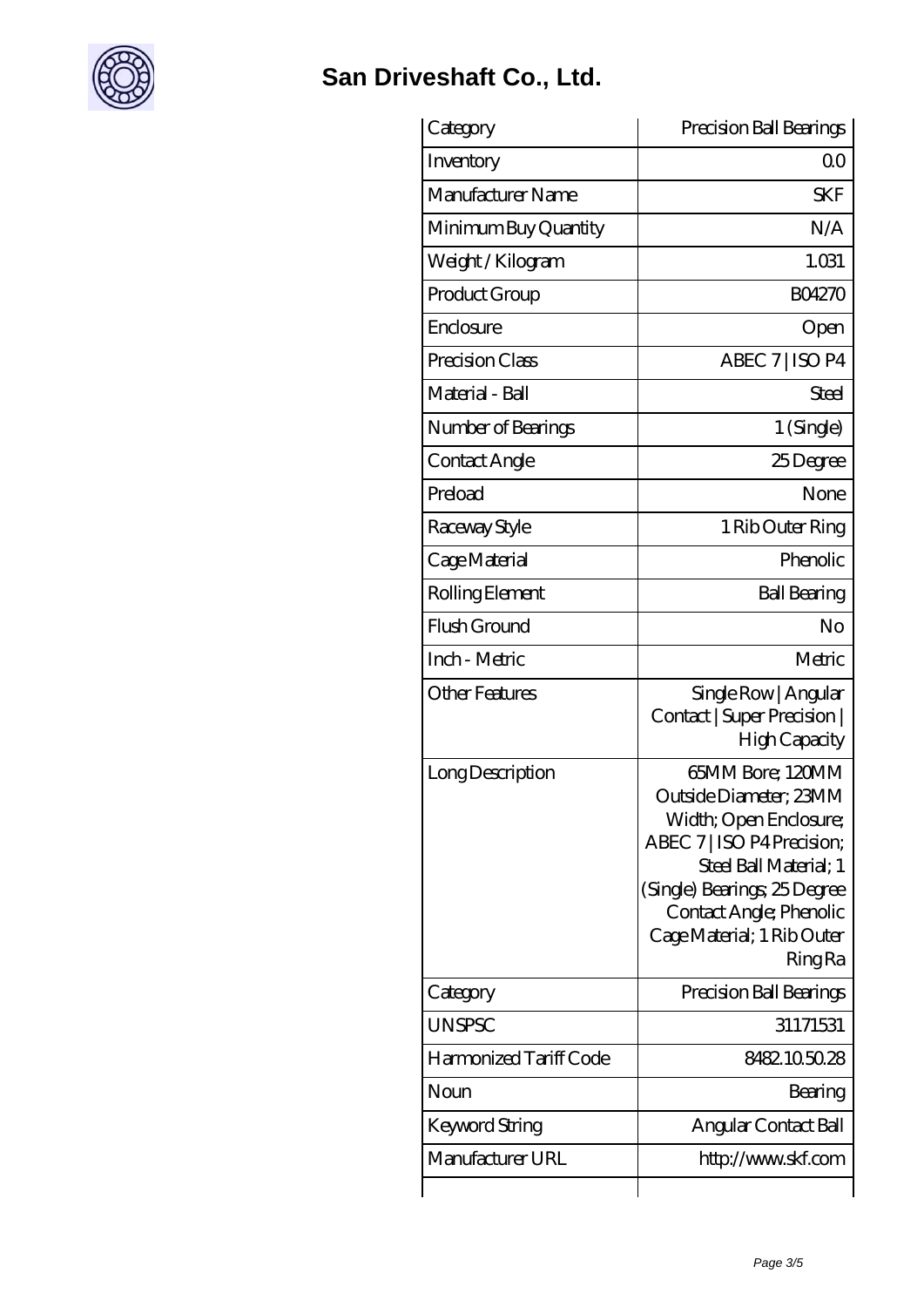

| Manufacturer Item Number                    | 7213ACD/P4A                 |
|---------------------------------------------|-----------------------------|
| Weight/LBS                                  | 2271                        |
| Outside Diameter                            | 4.724 Inch   120 Millimeter |
| Bore                                        | 2559Inch   65 Millimeter    |
| Width                                       | 0906Inch   23 Millimeter    |
| $d_1$                                       | 829mm                       |
| $d_2$                                       | 829mm                       |
| $D_1$                                       | $1021$ mm                   |
| $r_{1,2}$ min.                              | 1.5 <sub>mm</sub>           |
| $r_{34}$ min.                               | 06 <sub>mm</sub>            |
| $d_a$ min.                                  | $74$ mm                     |
| $d_b$ min.                                  | $74$ mm                     |
| $D_a$ max.                                  | $111 \,\mathrm{mm}$         |
| $Db$ max.                                   | 115.8mm                     |
| $r_a$ max.                                  | 1.5 <sub>mm</sub>           |
| $r_{\rm b}$ max.                            | 06 <sub>mm</sub>            |
| $d_{n}$                                     | 866mm                       |
| Basic dynamic load rating C                 | 637kN                       |
| Basic static load rating $C_0$              | 51 kN                       |
| Fatigue load limit Pu                       | 22kN                        |
| Attainable speed for grease<br>lubrication  | 10000r/min                  |
| Attainable speed for oil-air<br>lubrication | 17000r/min                  |
| Ball diameter $D_w$                         | 15875mm                     |
| Number of balls z                           | 15                          |
| Reference grease quantity<br>$G_{ref}$      | $12471 \,\mathrm{cm}^3$     |
| Preload class A G <sub>A</sub>              | 400N                        |
| Static axial stiffness, preload<br>class A  | 189N/μ m                    |
| Preload class $BG_B$                        | 800N                        |
| Static axial stiffness, preload<br>classB   | 245N/µ m                    |
|                                             |                             |